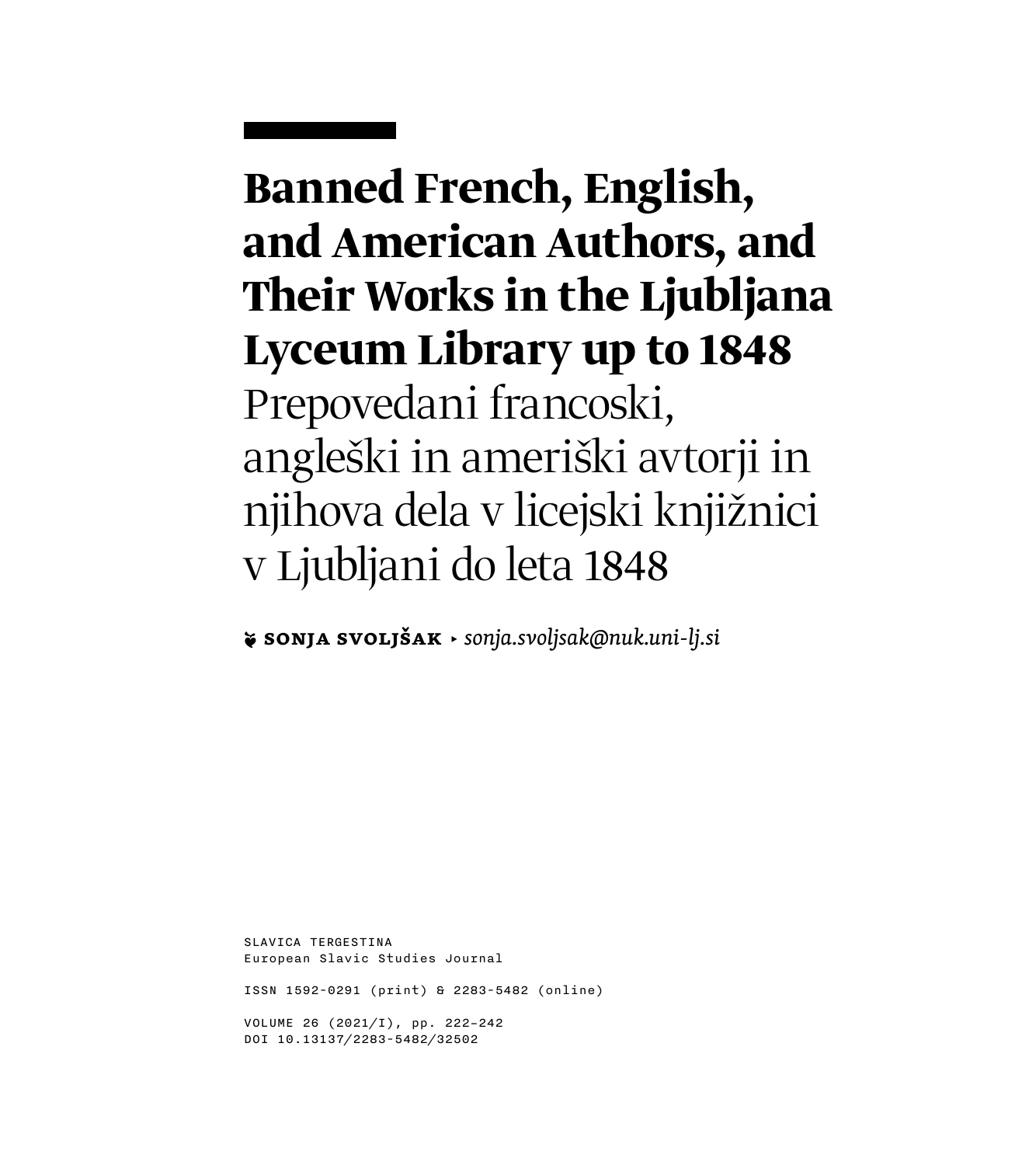Based on copies that have been preserved in the National and University Library, archival documents, early library inventories and catalogues, and accession logs, this article examines the presence of works by prominent French, English, and American philosophers and political philosophers in the Ljubljana lyceum library's collection in the last decades of the eighteenth century and the first half of the nineteenth century. It also presents sources that testify to the influence of imperial censorship policies and legislation on the acquisition, recording, and lending of banned literature in the library until 1848, and provides information on individuals and institutions that kept works by banned authors in their personal collections before they became part of the Ljubljana lyceum library.

Na podlagi izvodov, ki so se ohranili v Narodni in univerzitetni knjižnici, arhivskih dokumentov, zgodnjih popisov in katalogov zbirke ter akcesijskih dnevnikov članek raziskuje prisotnost del nekaterih prominentnejših prepovedanih francoskih, angleških in ameriških filozofov ter političnih filozofov v zbirki ljubljanske licejske knjižnice v zadnjih desetletjih 18. in v prvi polovici 19. stoletja. Predstavlja tudi vire, ki pričajo o vplivu cesarskih cenzurnih politik in zakonodaje na pridobivanje, evidentiranje in izposojo prepovedane literature v licejski knjižnici do leta 1848, ter prinaša podatke o posameznikih in ustanovah, ki so prepovedane avtorje oziroma njihova dela hranili v osebnih zbirkah, preden so te postale del knjižnice ljubljanskega liceja.

banned books, French authors, English authors, American authors, book censorship, Ljubljana lyceum library, eighteenth century, nineteenth century

prepovedane knjige, francoski avtorji, angleški avtorji, ameriški avtorji, knjižna cenzura, knjižnica ljubljanskega liceja, 18. stoletje, 19. stoletje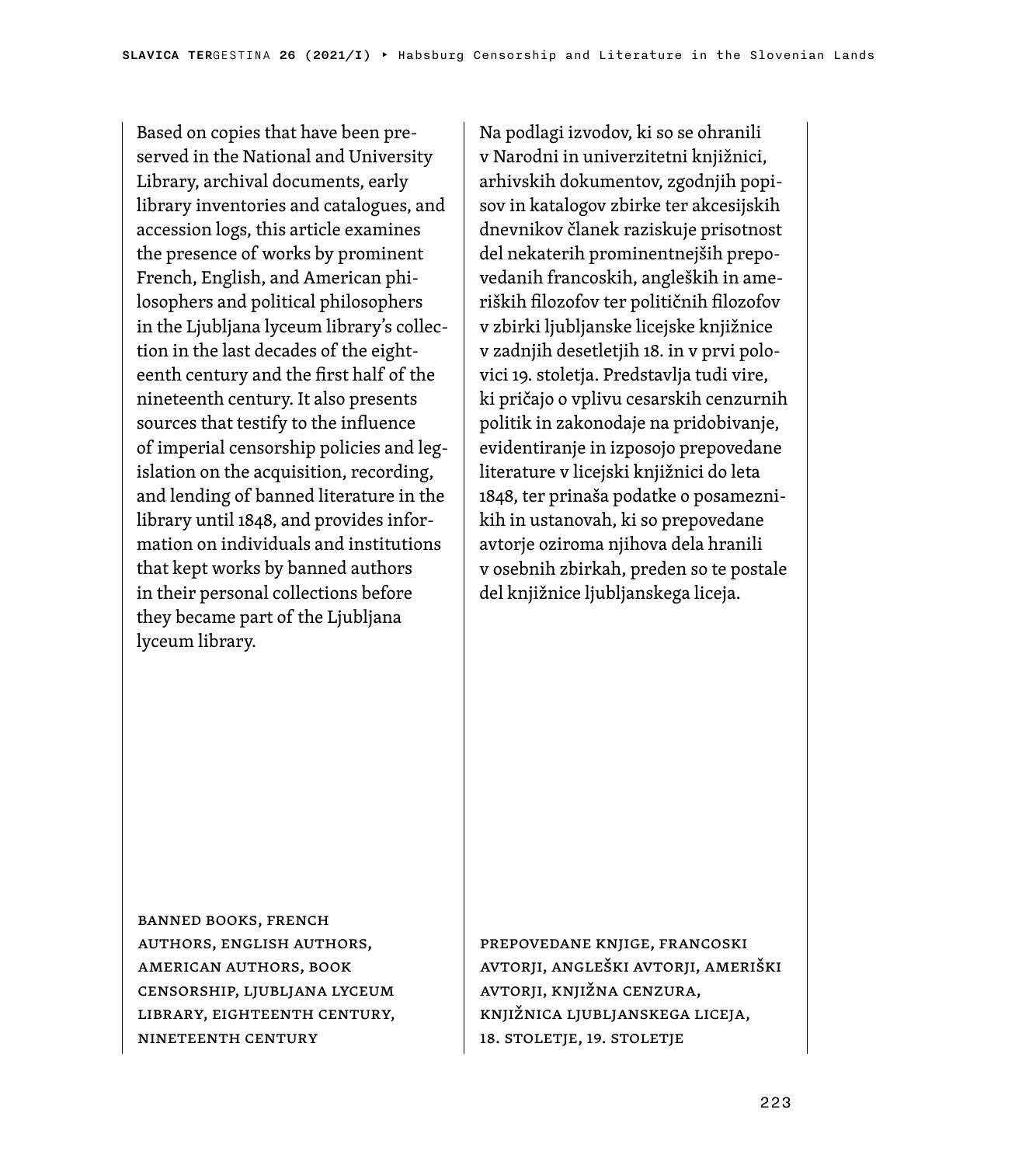#### **Book Censorship Up to 1848 and the Lyceum Library**

In terms of book censorship, the period from 1774—when the lyceum library was formally established according to most sources—to 1848 in the Habsburg provinces was characterized by centralized censorship, a switch from retroactive to preventive censorship, and a gradual tightening of criminal legislation or censorship regulations from the 1780s onward (cf. Bachleitner). The legislation and the regulations and measures arising from it had an impact on the import of books, periodicals, and other printed publications from abroad (including the French- and English-speaking countries and more liberal publishing environments, such as the Dutch provinces), the autarchy of the book market in the Habsburg provinces, and self-censorship. They also influenced the purchasing policies of public educational institutions and their libraries, including the lyceum library, which had to comply with the legislation in force and the resulting decrees, regulations, and instructions in acquiring, storing, and lending its materials.

Even though no data have been preserved on the subject, it is highly likely that, either intentionally or unintentionally, individual banned works were already removed from the lyceum library's emerging collection between 1782 and 1789, when based on the imperial reforms it acquired the book collections of dissolved monasteries and other institutions (Stefan: 15).

From its outset in the first half of the 1790s, the library received censorship lists from the court's censorship office via the provincial censorship office, which operated under the Carniolan presidency (Dović: 108–109), and officially banned content already seems to have been subject to special treatment at that time. For instance, on July 27th, 1793 Franz Wilde reported to the teachers' assembly on the work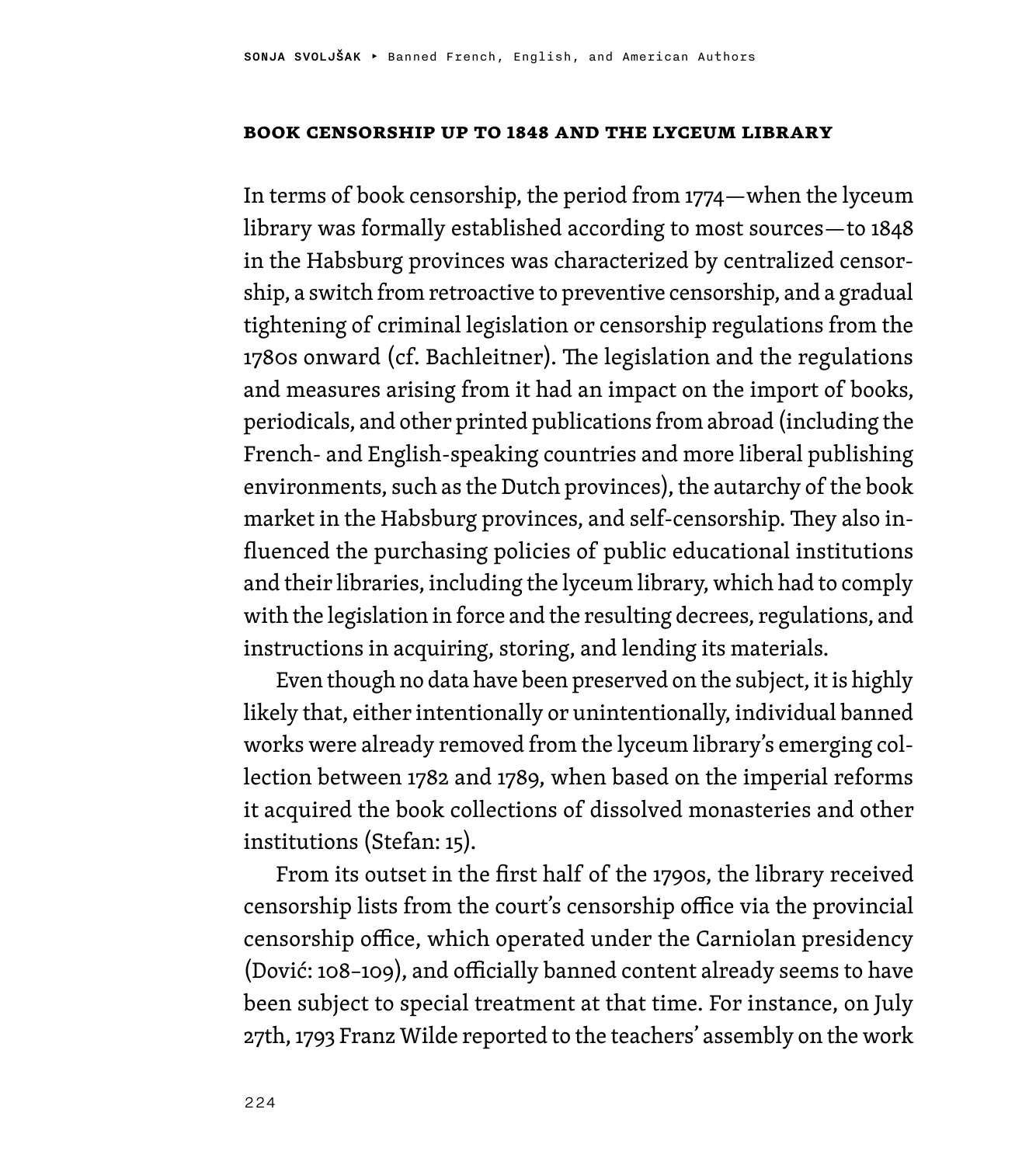of the library scribe, whose duties included drafting a catalog of permitted, tolerated, and banned works—which, however, has not been preserved (Stefan: 21). It is not evident from the preserved library records whether the banned works were also kept separately from others during that period.

In 1801, the new criminal legislation enforced stricter adherence to censorship regulations, and on December 9th Wilde was informed that the lists of banned works that the censorship committee sent to those responsible were being published in various foreign newspapers, and that in the future those that forwarded such lists would be sanctioned (Stefan: 31–32). This information indirectly shows that interest in the "news" on the banned literature in the Habsburg Monarchy after censorship lists were no longer printed was also present abroad.

On June 30th, 1802, Wilde received the following instruction based on the court's office order of June 18th, 1802:

*All books and works that contain any kind of views that oppose the faith, are morally inacceptable, or are in conflict with the state, and any principles that are extremely dangerous due to spreading the spirit of revolution, such as those originating from Voltaire, Rousseau, Helvétius, and other, especially French, authors, whereby any library clerks acting in contravention of this are threatened with dismissal shall not be made available for reading or browsing to anyone other than those that require any of these now fully banned works for professional purposes in order to contest these beliefs or to defend what is good for the faith and the state. (Stefan: 31–32)*

On January 21st, 1804, in accordance with the court and ministerial decree on state police, Wilde was ordered to "use the same precautionary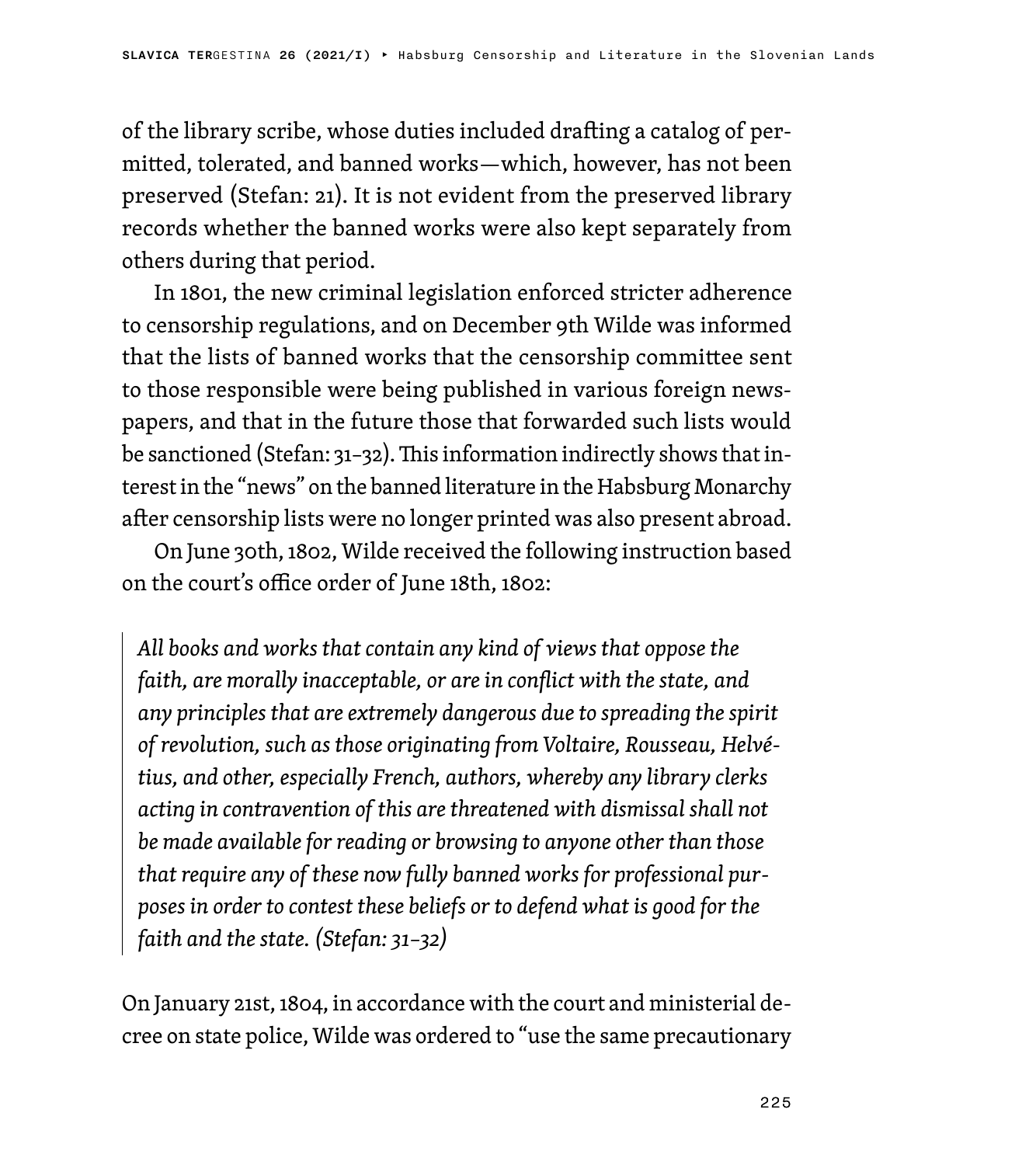measures as those prescribed for banned books with the special philosophical volumes of the new editions of *Encyclopédie ou dictionnaire raisonné des sciences arts et métiers* if there are any in the library." That same year, all the books that had been allowed until 1791 had to be reviewed again (Stefan: 31–32).

According to a high decree of December 20th, 1807, all the banned books under the librarian's supervision were to be assigned a special status; all banned books originating from, for instance, inheritance, had to be handed over to the lyceum library, which based on this decree was allowed to include the better works in its collection and destroy the others (Stefan: 31–32). In terms of documenting and storing the selected books, the preserved documents do not make it clear what "better works" and "special status" might have meant. These instructions primarily indicate that the library had the right to eliminate and destroy banned literature if it was part of donations or inheritance.

Under French rule, a central censorship office for the Illyrian Provinces was established. According to a decree of July 27th, 1810, printers were required to send a copy of every book or other material printed in the Illyrian Provinces to the lyceum library and to submit a document confirming this to the central censorship office. Even though one of the decree's aims was to promote book imports, distribution, and printing, only those books that contained "nothing that may violate due respect for the ruler and government, morality, and religion" were not subject to taxation and duties (Kodrič–Dačić: 9). The lyceum library's archives also include a preserved 1811 letter by the censorship office head and public library inspector, Bartolomeo Benincasa, to the librarian and curator Girolamo Agapito. In it, Benincasa gives permission to Agapito to donate twenty-eight books from a previously inspected list to the lyceum library (NUK, Ms [Zbirka posameznih popisov donacij]).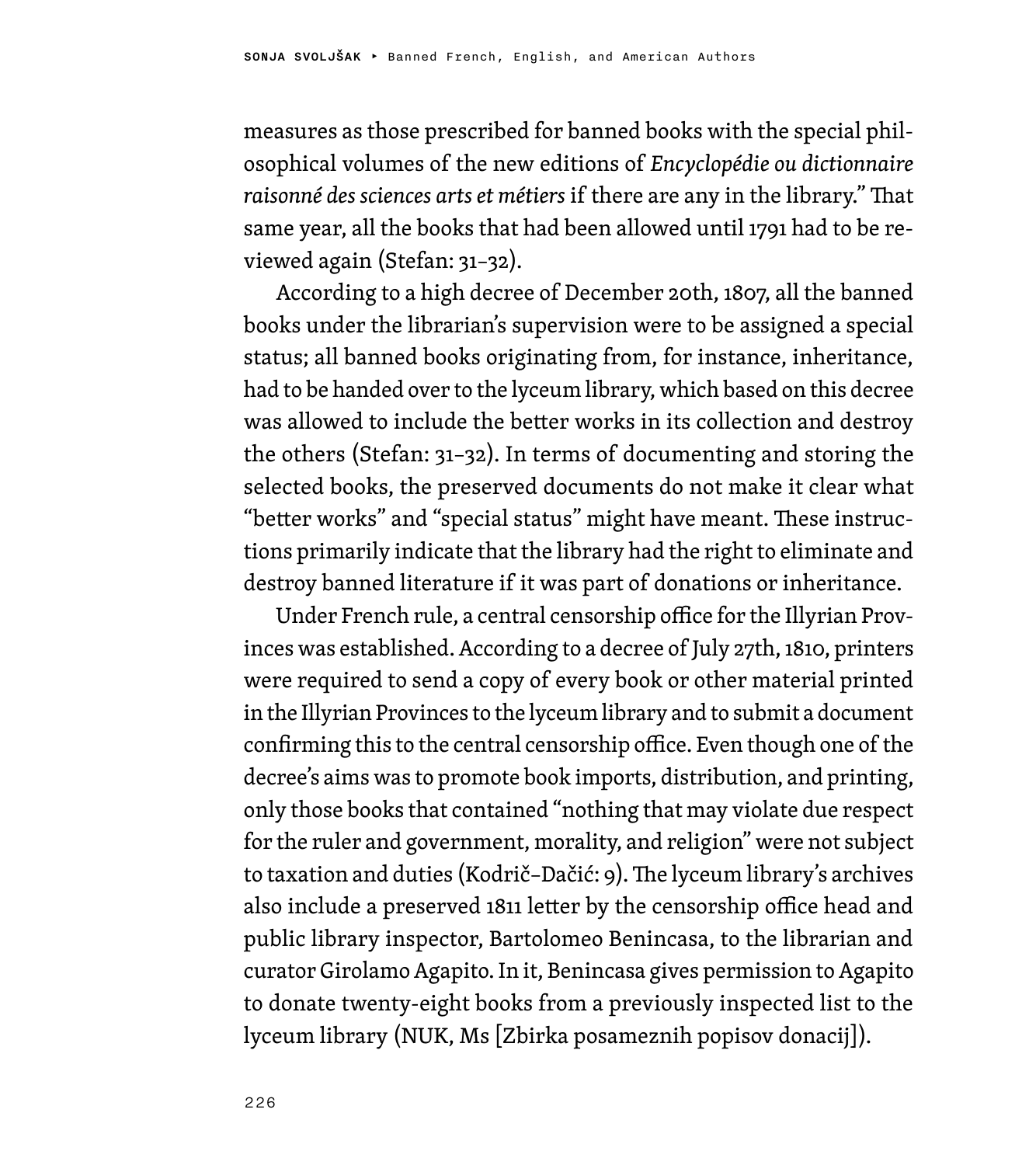The preserved book records from the 1830s, when the lyceum library was headed by Matija Čop, under whose leadership the earliest card catalog also began to be compiled, again indicate no special treatment or separate storage of banned authors and works. The decisions to lend or not lend these types of works were most likely in the librarians' domain, but the provisions and procedures enforced by the new imperial censorship regulation of 1810 (cf. Bachleitner: 149) must have been applied at least until 1848. Following a decree by the Royal Academic Commission of April 1st, 1848, alongside the promised freedom of the press declared by the highest imperial patent, changes were also introduced to the regulations or instructions that had applied until then in relation to the ban on lending certain books to the lyceum library's reading room. From then onward, the principle applied that "scholarly works, even though banned until then, could be lent without reservations and that the ban only applied to lending clearly immoral and ungodly works, as well as those encouraging nonobservance of the law" (Stefan: 52).

Hence, the preserved data referring to the censorship policies and related activities primarily show that, in terms of acquiring, keeping, and lending works at the lyceum library, French authors or French scholarly and literary production were the most problematic during this period, which is not surprising considering the political situation in France and also elsewhere in Europe. Imperial decrees and regulations (cf. Bachleitner: 140–143), as well as the instructions that the lyceum library received in connection with problematic or banned literature, indirectly show that the banned authors included the proponents of all of the most groundbreaking epistemological and political philosophy proveniences of that time, including materialists, skeptics, utilitarianists, and all those that advocated human rights and freedoms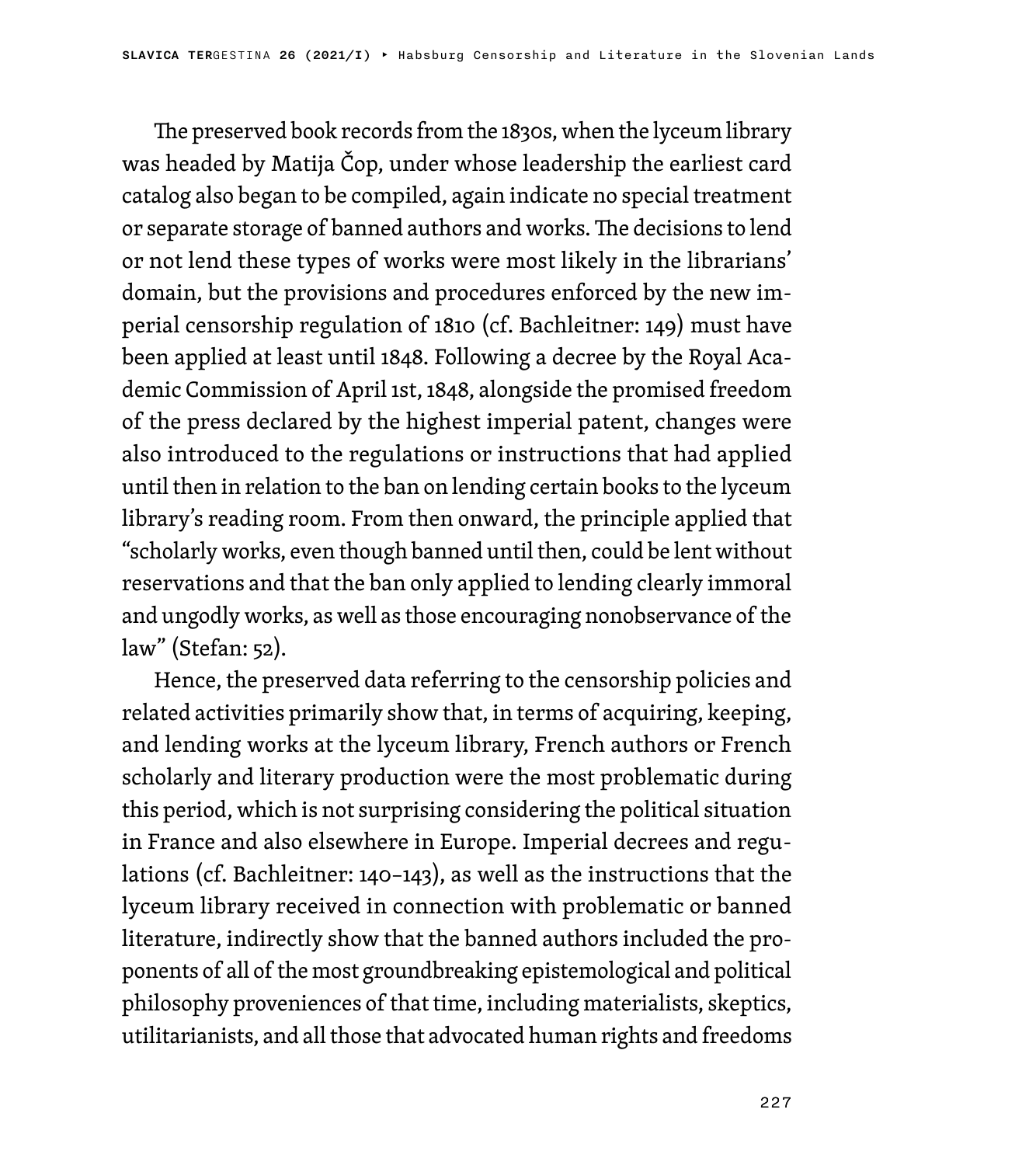1 Books from the libraries of dissolved church and other institutions were also selected by other institutions, which added them to their collections, including the Vienna imperial library; individual works relevant to this study may also have been intentionally or unintentionally eliminated. During the period studied, many books were also destroyed or sold at auctions. It was not until 1835 that the lyceum library began keeping accession logs according to the method of acquiring material in a given calendar year (cf. Svoljšak, Kocjan), but a great deal of material that the library obtained in various ways since its establishment remained uncatalogued or unrecorded up until the 1850s (Stefan: 68).

in their works, proposed various changes and improvements to the legal, political, and social orders, criticized the current sociopolitical and religious situation, and conveyed deistic or atheistic religious views.

In his article on banned books in Carniola, Luka Vidmar (2012: 253) ascertains that "in the seventeenth and eighteenth centuries there were not many people in Carniola interested in contemporary rationalist and materialist, let alone empirical, philosophy." This also indirectly implies that Carniolans were not interested in keeping abreast of contemporary French, British, and American philosophy and political philosophy, nor the literature that predominated in these areas. Because of certain circumstances and a lack of sources, the collection of the Ljubljana lyceum library is not the most reliable and representative sample,<sup>1</sup> but due to its size and many known former owners of the material it can nonetheless provide some insight into whether this truly was the situation in the last third of the eighteenth century and first half of the nineteenth century.

### **Problematic or Banned Works by French, British, and American Authors at the Lyceum Library from 1774 to 1848**

Between 1774 and the early nineteenth century, based on Joseph II's reforms, various decrees, and other legal instruments, the collections or parts of the collections of the Jesuit College, which was dissolved in 1773 and destroyed in a fire in 1774, the dissolved monasteries of the Augustinians and Discalced Augustinians in Ljubljana, the Carthusians in Bistra, the Cistercians in Kostanjevica na Krki and Stična, and the Servites in Duino, as well as the library of the Carniolan Society for Agriculture and Useful Arts and the Gornji Grad episcopal library, were handed over to the Ljubljana lyceum library, which was opened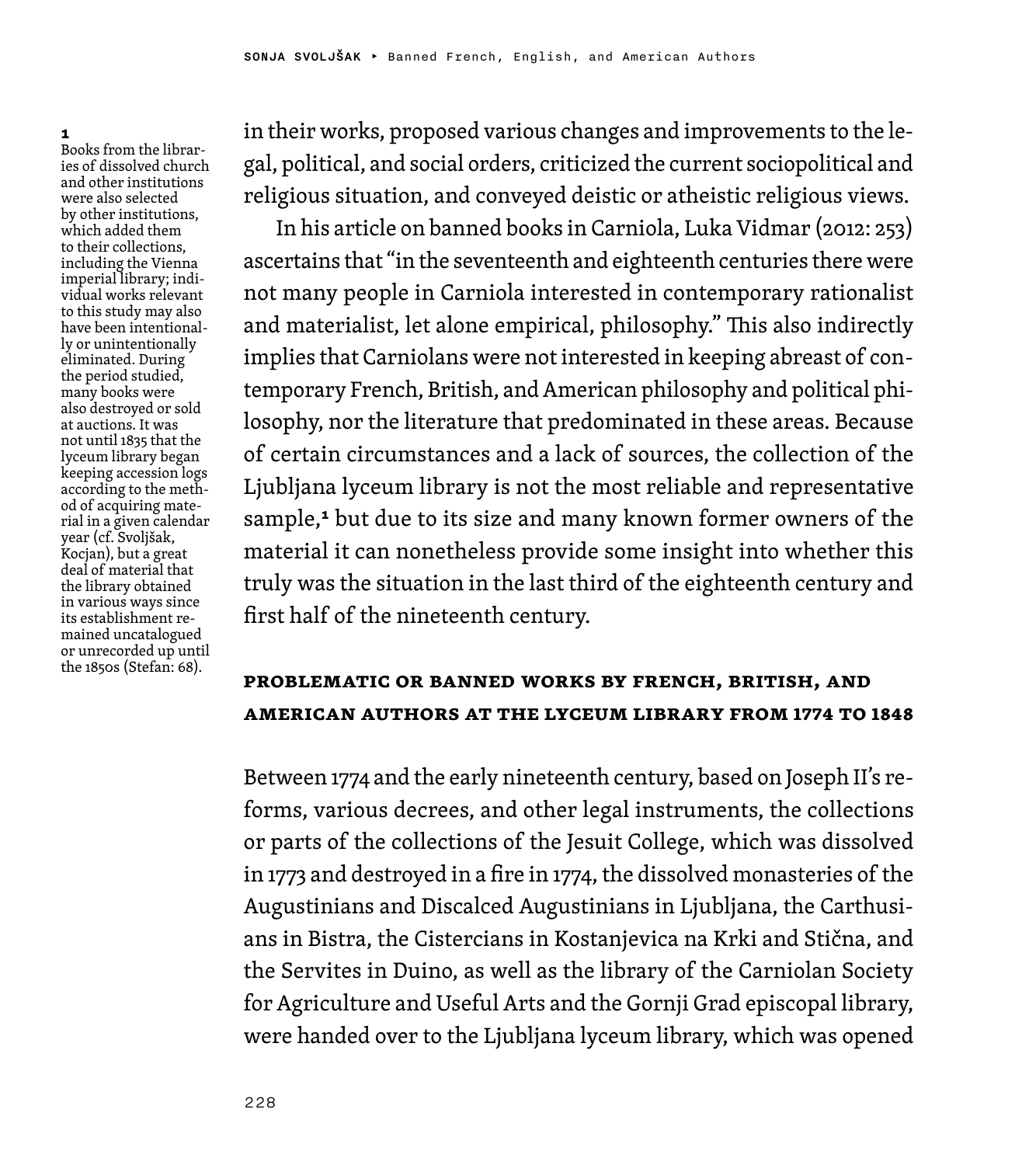477. Roupeau J.J. así voluchion complettes de ses ocuores avec figures ca

### ← FIG.1

Rousseau's collected works in the library inventory of the Carniolan Society for Agriculture and Useful Arts. Photo: Milan Štupar, NUK.

to the public in 1794. The collections or individual books owned by Baron Raigersfeld, the Ljubljana vicar general Karl Peer, the head of the lyceum library Baron Innocenz von Taufferer, the Ljubljana physician Jakob Pfandl, Count Jobst Weikhard Anton Barbo von Waxenstein, the Flachenfeld canon's office, and other individuals were also donated to the library, but these donations are not recorded or evident from the archival documents or the earliest inventories of the library's collection and catalogs (Stefan: 82–96).

The library inventory of the Carniolan Society for Agriculture and Useful Arts, which also contained several contemporary French works on natural and applied sciences, also lists the 1775 edition of Rousseau's collected works printed in Neuchâtel (NUK, Ms 1933). Considering that the collection was compiled through individuals' donations, the edition must have been owned by one of the society's members, but his identity is not evident from the copy preserved.

The list of books from the Cistercian monastery in Kostanjevica na Krki copied by Wilde includes the second, third, fourth, and fifth volumes of d'Alembert's *Mélanges de littérature, d'histoire et de philosophie* published in Amsterdam in 1770 (NUK, Ms 1946). The same edition is also included in the catalog of Sigmund Zois's library purchased in 1823 (NUK, Ms 667). Even though the copy now kept by the National and University Library (NUK) has binding typical of Zois's books, it does not include the first volume, just like the one from Kostanjevica na Krki. The reason for this may also be that this very volume contained d'Alembert's *Discours préliminaire de l'Encyclopédie*.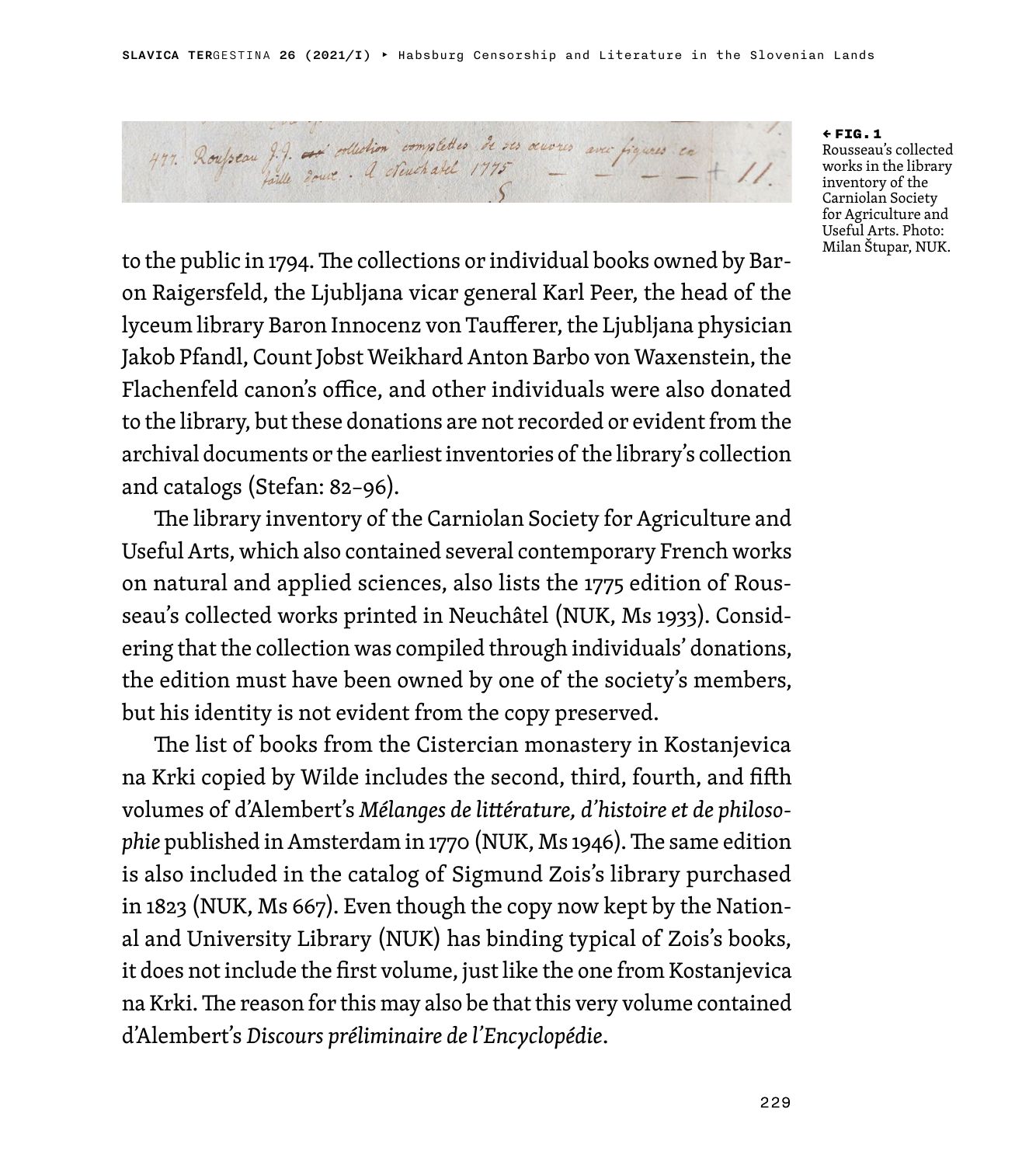FIG.2 AND 3 → D'Alembert's *Mélanges* in the inventory of the Kostanjevica na Krki monastery library and in the Zois library catalog, which actually lists all five volumes. Photo: Milan Štupar, NUK.

606, alembert melanges de Litterature d'électric et de Vhilosophie. Amskretam 9. Le Spectateur, au le Socrate moderne q Vol, 12º Paris 1754. 5 -2. Austide, on & atayen, 2 Vol. 850 Lausanne 1966. ... 7. Pape Cenores diverses of Not. 880 Amst. 1763. 3. Melanges de litterature d'histoire et de philosophie 5 Vol.  $12$  Amet: 1440. 4. Young, caused Diverses 4 Val. 3rd Amat. 1992.

In 1792, the first head of the lyceum library, Baron Innocenz von Taufferer, donated his collection to the library, including a 1741 edition of Voltaire's *Anti-Machiavel, ou Essai de Critique sur le Prince de Machiavel* printed in Marseille (NUK, Ms 1941). The earliest catalog of the lyceum library (NUK, Ms Bibliothecae Caes. Reg. Licei Labacensis Catalogus) also lists the 1757 London edition of Voltaire's *Lettre philosophique, par M. de V\*\*\* avec plusieurs piéces galantes et nouvelles de différens auteurs*, which is entered under the work's title with no information on its origin, and the 1742 Amsterdam edition of the French translation of Locke's *An Essay Concerning Human Understanding*. The binding of the copy of Locke's work indicates that it may have once belonged to the collection of the Carniolan Society for Agriculture and Useful Arts, just like Rousseau's collected works, but the work is not included in the 1787 inventory, nor on the list of the society's books copied by Wilde in 1788. The book may have been donated to the lyceum library by a member of this society, which had already been dissolved by that time.

The first edition of Helvétius's *De l'homme, de ses facultés intellectuelles, et de son éducation printed in the Hague in 1773* is not listed in any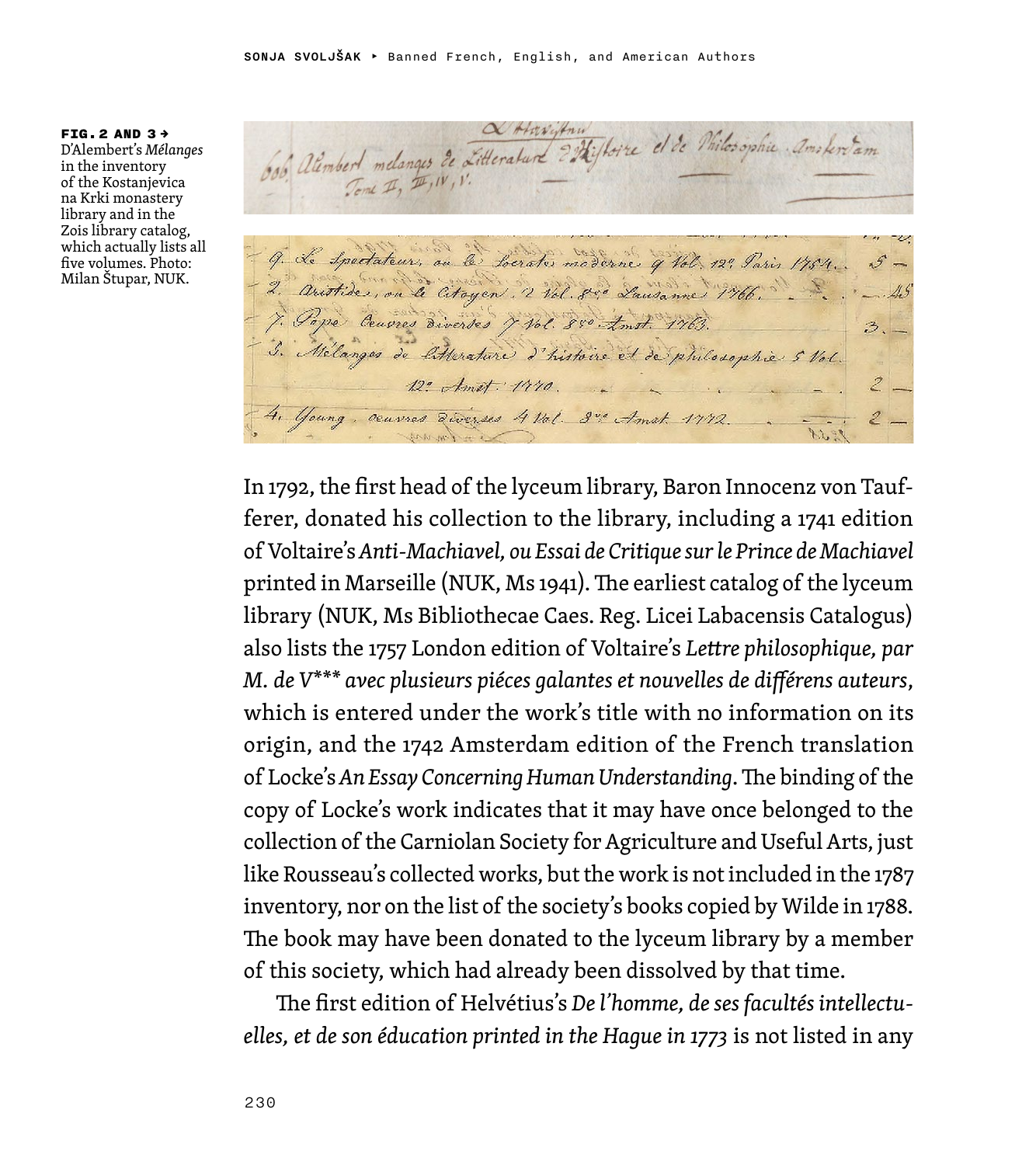2464 Lettre philosophique par M. Je V. avec plusieurs pieces galantes, et nouvelles de differens auteurs. Londres 1797.

← FIG.4 Voltaire's *Lettre philosophique* in the lyceum library's first catalog. Photo: Milan Štupar, NUK.

of the early inventories or catalogs, but the low acquisition number assigned to the copy now kept at NUK implies that it probably already entered the collection before 1810. An unknown reader or its former owner wrote *Jönsen* on the title page. The lyceum library's pre-1848 collection included at least two copies of the same edition of the German translation of this work by Helvétius published in 1785 by Johann Ernst Mayr in Wrocław. They, too, are not listed in any of the catalogs or separate inventories of that time, but they contain the signature or ex-libris of a certain *Jos. Antonzizh, 1789* and the professor Franz Xaver Heinrich, who taught at the Ljubljana lyceum during the first and second decades of the nineteenth century.

The acquisition number of the 1762 Amsterdam edition of Rousseau's *Discours sur l'origine et les fondemens de l'inégalité parmi les hommes*, which contains the signatures of a certain Dr. Callan and a certain Marchab, captain of the ship *Puebla*, and the acquisition numbers of the 1752 Dresden edition of Voltaire's collected works and the German translation of Paine's treatise on human and civic rights (*Die Rechte des Menschen*) published in Copenhagen in 1793 show that these books were most likely included in the library's collection before 1827. It is also possible that they were assigned a vacant acquisition number after that. None of them are listed in the inventories of individual collections and donations, the earliest lyceum library's catalog and its supplements, or the accession logs covering the period up to 1860.

Sigmund Zois had the 1765 Amsterdam edition of Rousseau's *Lettres écrites de la montagne* in his collection as early as the 1780s, alongside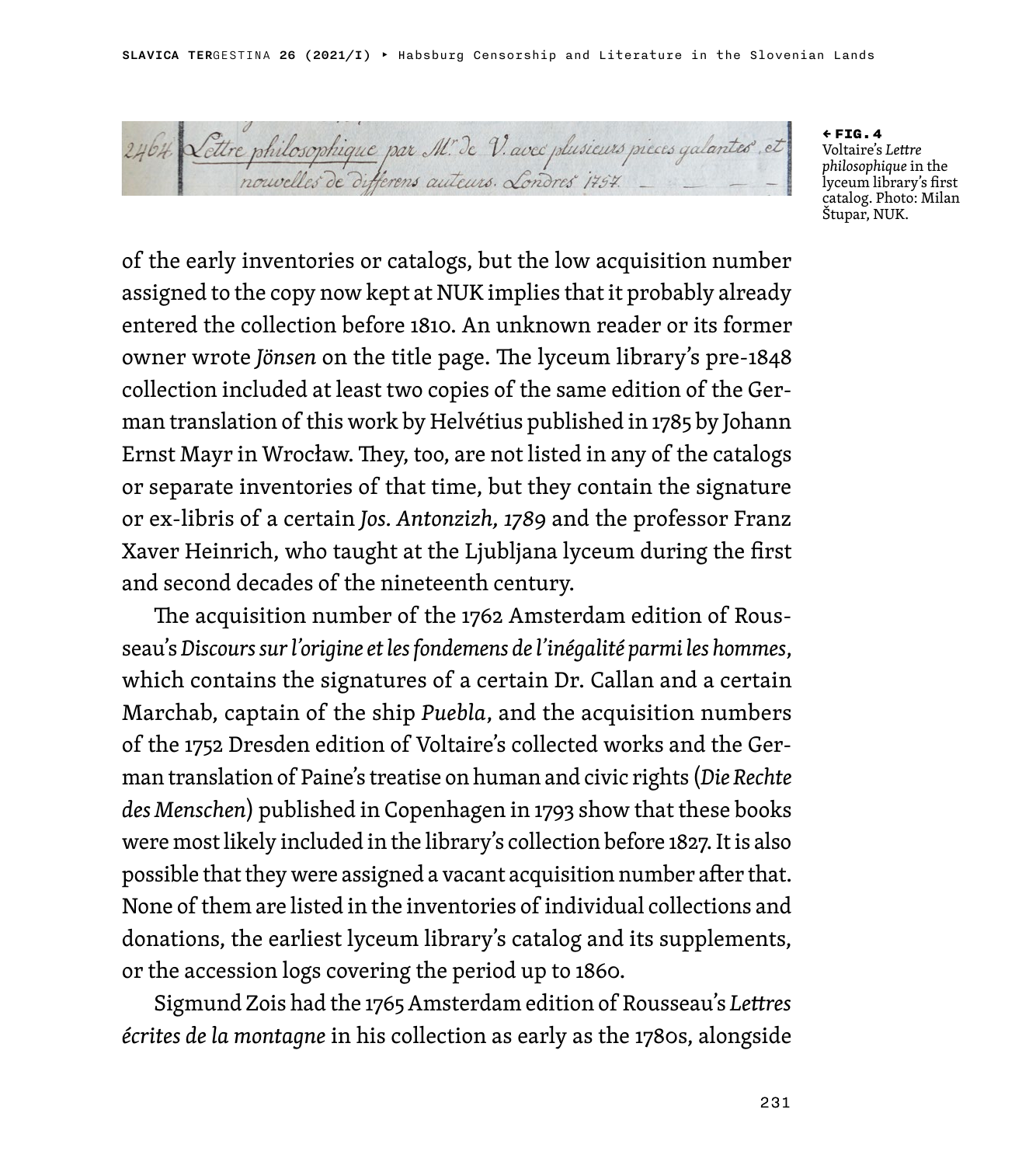the most extensive collection of Voltaire's works, but, except for the 1754 Geneva edition of *Annales de l'empire depuis Charlemagne* and the 1754 Leipzig edition of *Le siecle de Louis XIV*. (ARS, SI AS 1052, fasc. 19), these were not handed over to the lyceum library. After Zois's death they probably remained in the possession of his nephew and heir, Karl Zois, or they may have been eliminated from the works selected for the sales catalog due to their problematic nature (just like the first volume of d'Alembert's *Mélanges*).

The low acquisition numbers of the 1752 Dresden edition of Voltaire's collected works, the 1782 Lausanne edition of Rousseau's *Les Confessions,* and his *Pensées* published in Geneva in 1789 also indicate that these books may have been kept by the lyceum library significantly early on. The library's pre-1848 collection most likely also included the 1757 Altenburg edition of the German translation of Locke's essay *Versuch von menschlichen Verstand*. Voltaire's *Candide* published in Berlin in 1778, which also has a very low acquisition number, contains a heraldic ex-libris of Lőrincz Szőgény, but it is unknown how and when the book entered the collection. The first volume of the 1738 Amsterdam edition of Voltaire's collected works (but probably also the remaining volumes of this collection, which is no longer preserved) was once part of Anton Tomaž Linhart's library, and it features his signature on its title page. It only entered the collection of the National and University Library through a purchase in 2009.

The 1742 Amsterdam edition of Hobbes's *Elementa philosophica de cive* only entered the lyceum library in 1844, when Matija Čop's collection was purchased, and it was only entered in the accession logs in 1862. Čop's collection also included the 1817 Paris edition of *Julie, où la nouvelle Heloise* and Rousseau's 1763 letter to the Paris archbishop titled *Jean Jacques Rousseau, citoyen de Geneve à Christoph de Beaumont, archeveque*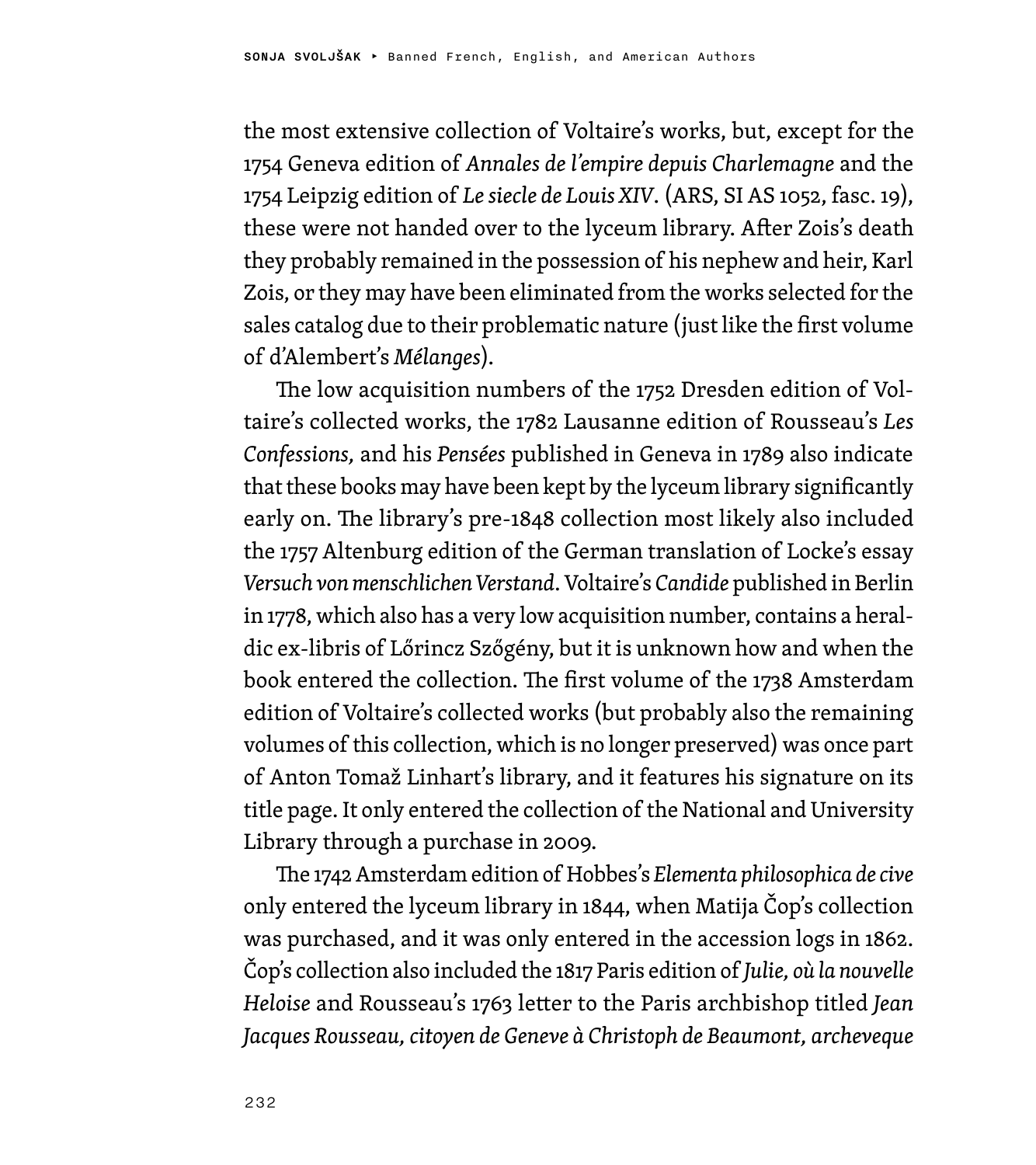Historia, Ex gestis Romanoium Haffman ally, probably, i.

← FIG.5 Hobbes's *Elementa philosophica de cive* in the 1862 inventory of Čop's collection. NUK.

*de Paris*, as well as the 1743 Amsterdam edition of Voltaire's tragedy *Le fanatisme, ou Mahomet le prophète* and its Italian translation published in Venice in 1762 (NUK, Ms Accessions-Protokolle).

Among the French Enlightenment authors, Montesquieu also seemed to be very popular in Carniola. Thanks to his personal intervention at the Viennese court, his political and philosophical treatise *De l'ésprit des loix* even avoided censorship, albeit only for a while (Bachleitner: 51). Until the first half of the nineteenth century, various editions of this work formed part of the private collections of Sigmund Zois, Matija Čop, and various other individuals, who, however, cannot be identified with certainty.

Over fourteen various editions of Voltaire's and Rousseau's works published until 1848 made their way into the National and University Library's collection from the Federal Collection Center after the Second World War. They also include the monumental collection of Voltaire's works published in Kehl in 1785. Voltaire's collected works published in Paris between 1835 and 1838 include a heraldic ex-libris of the Gutmansthal-Benvenuti family, from which the Paris edition of the 1798 French translation of Paine's treatise on human rights also came into the collection.

The lyceum library's collection seems to have never included d'Alembert's and Diderot's *L'Encyclopédie ou Dictionnaire raisonné des sciences, des arts et des métiers*. Through the purchase of Sigmund Zois's collection in 1823, it also acquired a selection of articles from this encyclopedia titled *L'esprit de l'Encyclopédie ou, choix des articles,*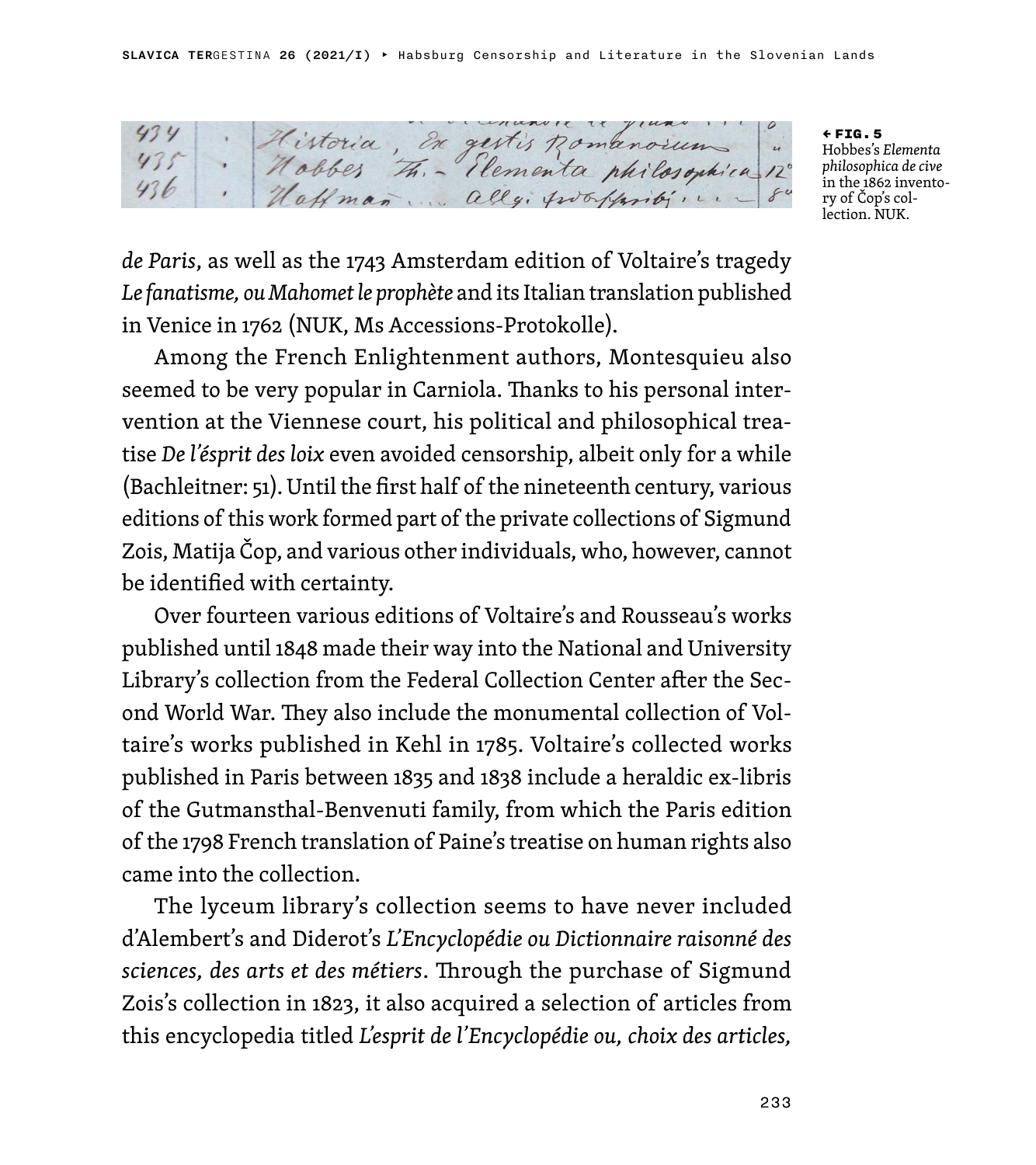*les plus curieux, les plus agréables, les plus piquants, les plus philosophiques de ce grand dictionnaire* printed in Geneva in 1769 (NUK, Ms 667). It was edited by Joseph de la Porte and already banned through the Theresian censorship list. The accession logs indicate that in 1869 the Provincial Research Library, as it was called at that time, purchased the 1762 Paris edition of Diderot's collected works (NUK, Ms Accessions-Protokolle).

Until 1848, the lyceum library also did not hold any works by David Hume, but after the Second World War two London editions of his *The History of England from the Invasion of Julius Caesar to the Revolution of 1688* published in 1789 and 1833 were obtained from the Federal Collection Center. Similarly, the library did not have any works by Henry Bolingbroke, Marquis de Condorcet, Baron d'Holbach, Bernard Mandeville, John Stuart Mill, Jeremy Bentham, Julien Offray de La Mettrie, Alexis de Tocqueville, and many other banned French, British, and American authors. Judging from the data on the size of the collection for individual years and decades (Stefan: 68), the German translation of de Tocqueville's treatise on democracy in America published in Weimar in 1836 most likely entered the collection between 1853 and 1860. In turn, the French translation of Paine's *The Age of Reason* published in Copenhagen in 1793 was added to the National and University Library's collection from the Federal Collection Center after the Second World War.

#### **Conclusion**

As the preserved books and other sources show, with regard to banned French, British, and American authors the lyceum library's pre-1848 collection was dominated by d'Alembert's, Helvétius's, Rousseau's, Montesquieu's, and Voltaire's works. Prior to becoming part of its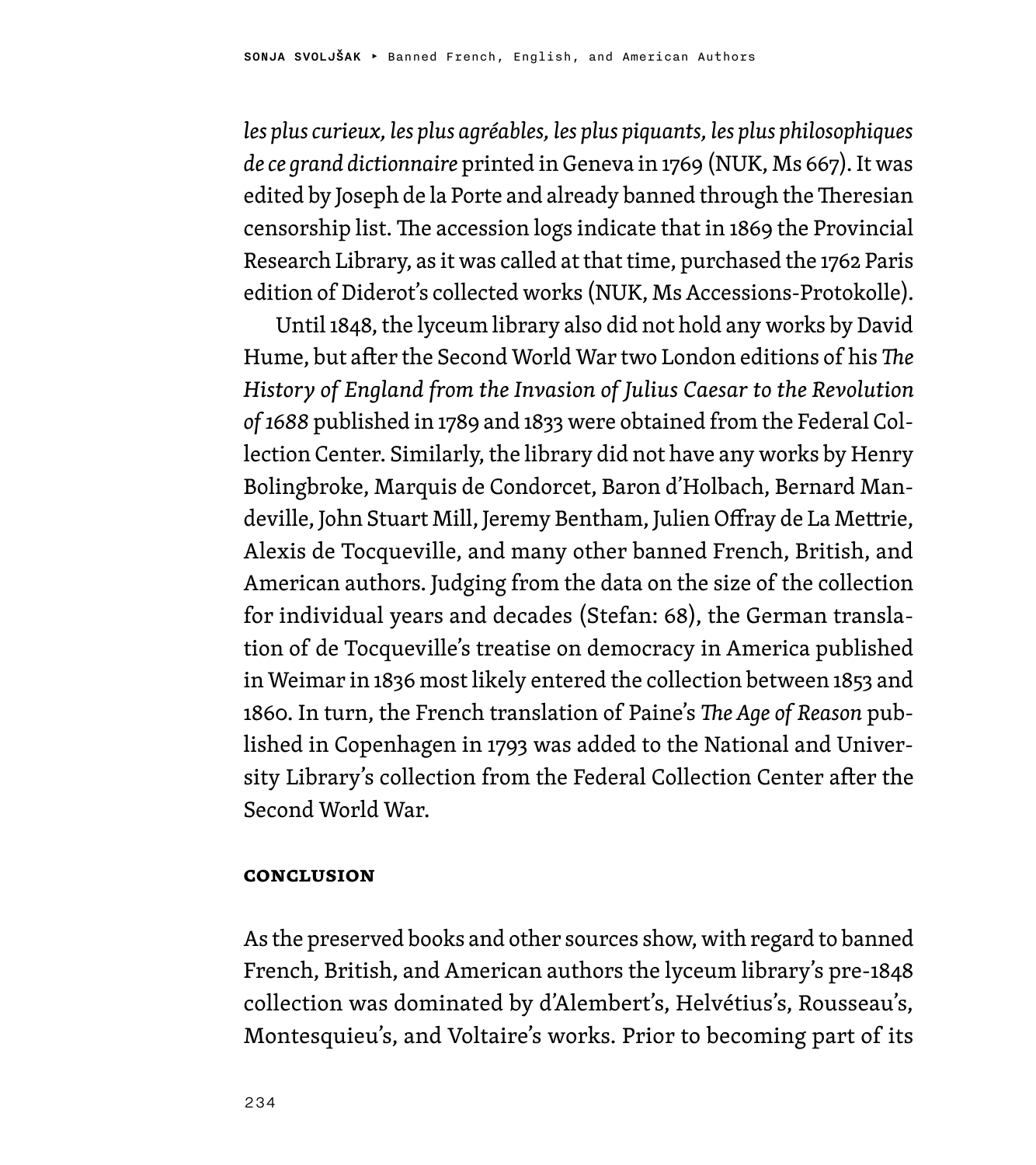collection, they largely belonged to private collections that the library acquired based on the Josephinian reforms, or it purchased them or received them as donations from various individuals and institutions. The collection included somewhat fewer editions of works by British and American authors, and most likely no copy of the French encyclopedia (except for Zois's abridged version). Many works examined—which, judging from the low acquisition numbers, were already present in the lyceum library during the first decades of the nineteenth century—are not even included in the earliest library records. This may be attributed to the significant delays in inventorying and cataloguing the collection, which were typical up to the mid-nineteenth century.

Even though, especially based on the instructions of the high decree of December 20th, 1807, it is very likely that this occasionally occurred, no planned or systematic elimination of problematic material, such as the one at the Ljubljana Seminary Library in 1802 (Vidmar: 236), is evident from the sources preserved. Especially from 1801 to 1848, the censorship legislation, regulations, and related instructions to the lyceum library surely had an impact, especially on the smooth purchase of works by banned authors and lending or "using" those works that were already in the library's collection.

Sigmund Zois stands out among the former owners of the books examined that became part of the lyceum library's collections. His interest in French and British Enlightenment philosophy, political philosophy, and literature can be somewhat better elucidated by an earlier catalog of his library kept at the Archives of the Republic of Slovenia (ARS, SI AS 1052, fasc. 19). Some of the works by banned authors from Zois's collection were not sold to the lyceum library, which, in addition to the fact that his nephew and heir Karl kept a large number of books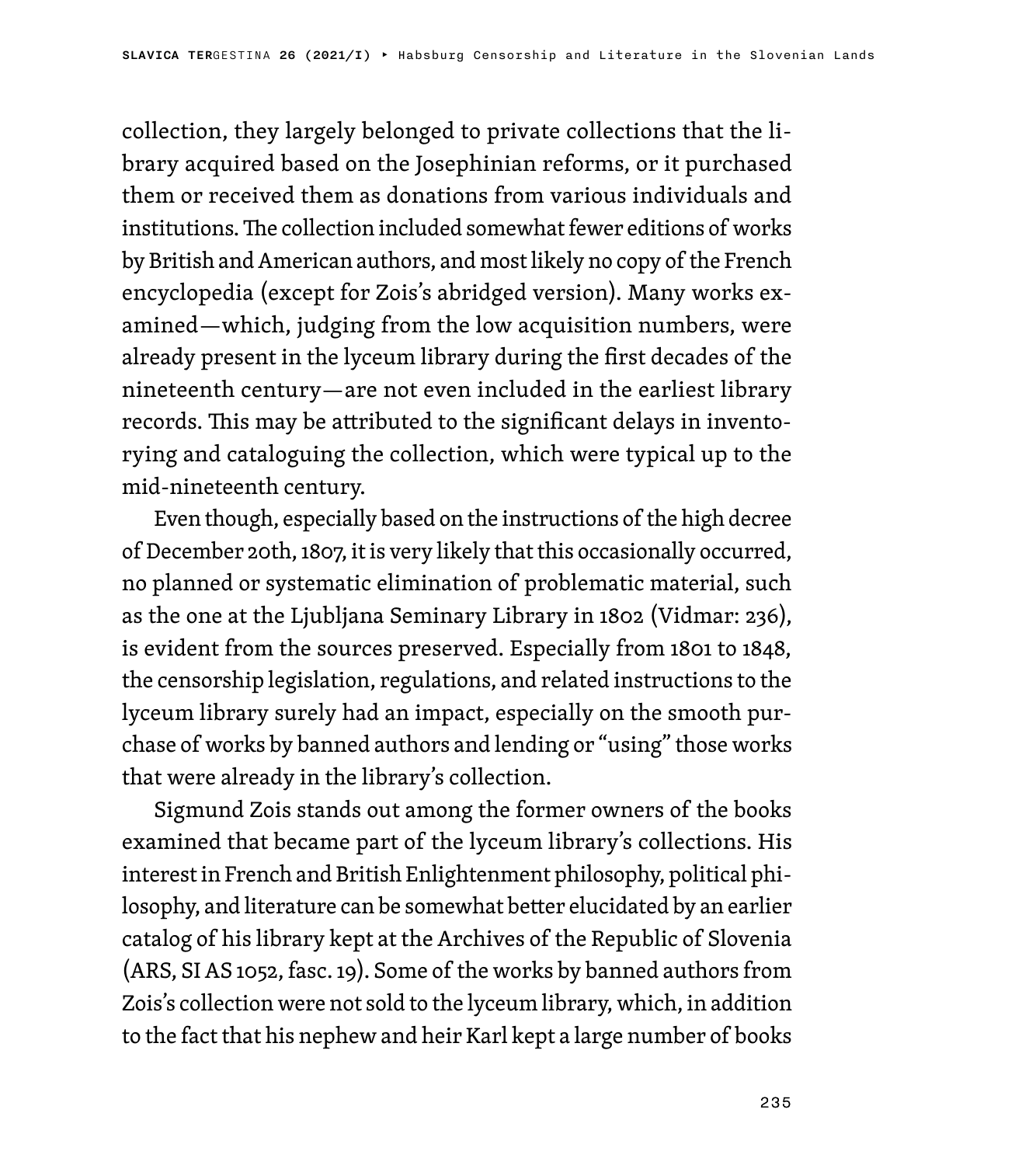to himself, also implies that individual problematic or inappropriate books could have been intentionally eliminated before the purchase.

Despite the partly incomplete sources and the circumstances that affected its content and hence also the information it presently provides on the presence of banned literature in Carniola, the lyceum library's pre-1848 collection nonetheless offers some indirect and direct insight into the interest in French, British, and American philosophy, political philosophy, and literature. However, this raises even more questions because the lack of research into the influence of these works on local scholarship and literature makes it impossible to establish what the motives of known and unknown individuals were for purchasing and reading them. The data obtained thus suggest only that in the last quarter of the eighteenth century the Carniolan or Ljubljana nobility and intelligentsia, which accounted for only a miniscule percentage of the total population, were familiar with some of the more influential works by French philosophers and to some extent also with British and American authors and their individual works, and that, at least in the earliest period or before the tightening of the censorship policies in the early nineteenth century, the lyceum library probably included the banned works in its collection without any special treatment or reservations. Some of them also entered the collection as donations that were not recorded. The years and places of publication of the books examined show that most were printed in the Netherlands, various German or Prussian and French towns, Geneva, Basel, Venice, Denmark, and the British Isles before the 1780s. It also seems that most were purchased before the end of the relatively tolerant period under the rule of Joseph II. Voltaire's and Rousseau's works that entered the collection from the Federal Collection Center were printed in the nineteenth century. The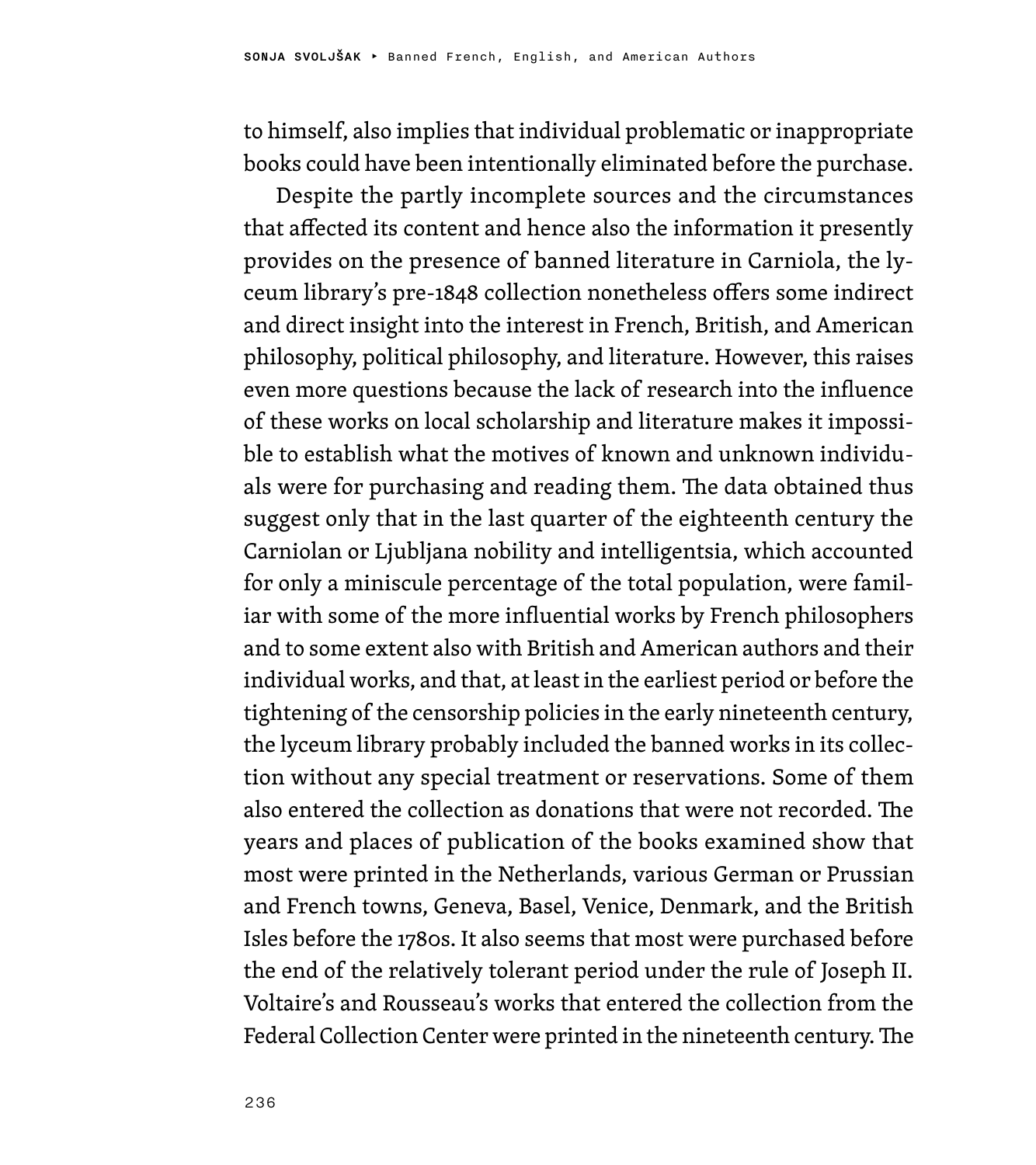small number of editions from the first half of the nineteenth century is probably also the result of the tightened preventive censorship policy and legislation, which prevented importing, translating, and reprinting foreign banned literature, and hence indirectly influenced both the content of private collections and that of the lyceum library. It may also reflect a lessened interest in Enlightenment scholarship and literature or the authors and works examined among the Carniolan intellectuals during this period.

The nobility's and intelligentsia's book collections, which were preserved only piecemeal and entered the National and University Library's collection after the Second World War via the Federal Collection Center, do not allow an extensive analysis, but they nonetheless suggest that in the second half of the eighteenth and the first half of the nineteenth century there may have been more buyers and readers of (especially French) banned authors, including Voltaire, Rousseau, and Helvétius, in Carniola than indicated by the earliest records from the lyceum library and other research to date. In this regard, it would be interesting to examine in detail the recently discovered 1808 catalog of the book collection of Franz Josef Hanibal von Hohenwart from Ravne (Germ. *Raunach*) Castle near Pivka, which includes approximately nine hundred works, most of which were printed in the eighteenth century.<sup>2</sup>

 $\sim$ 

Igor Gardelin is reconstructing the collection. The editions identified to date based on the estate inventory of Georg Jacob von Hohenwart can be viewed at https:// ravne.librarika.com/ search/catalogs.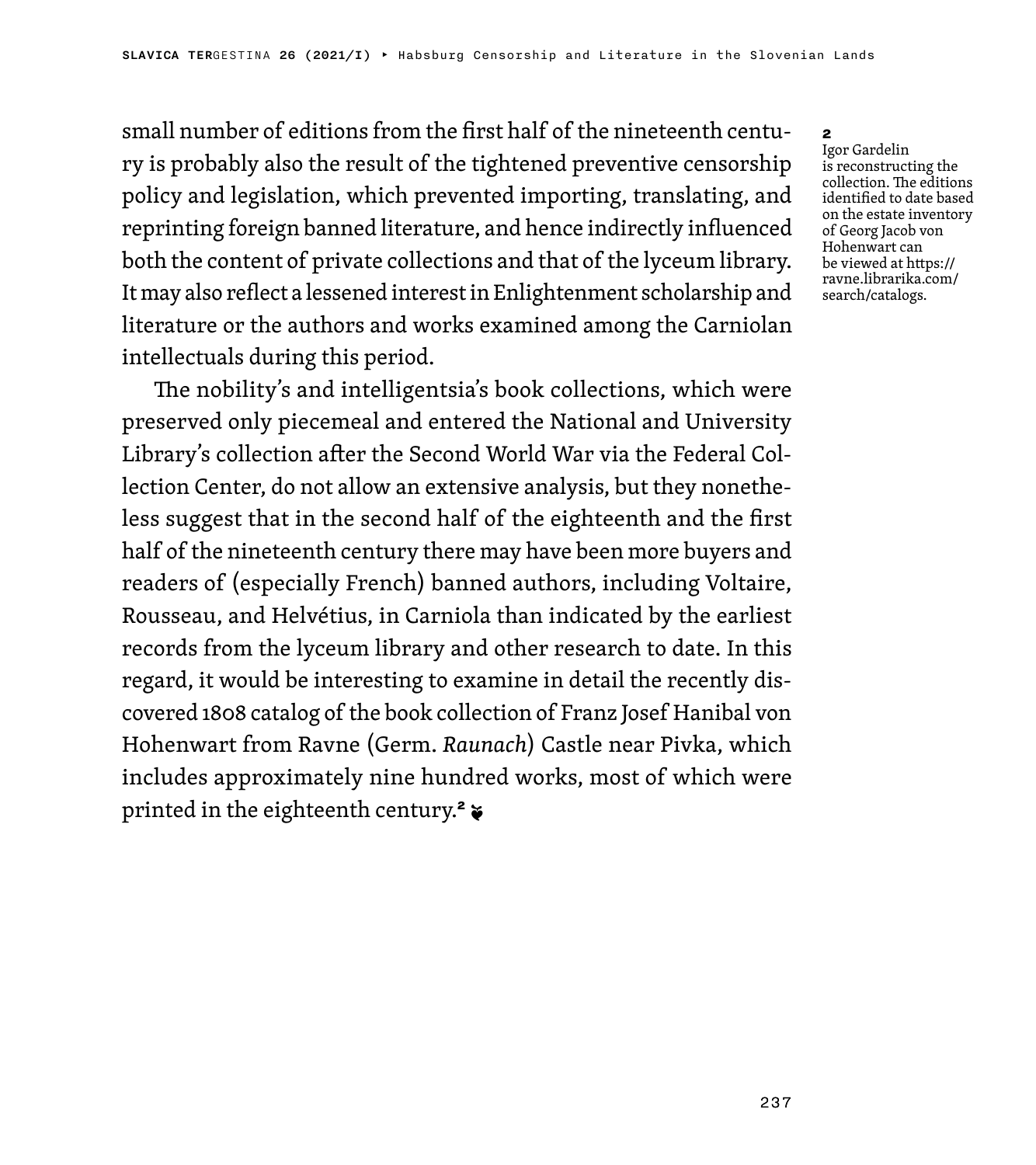## **References**

- ARS, SI AS 1052, fasc. 19, Fond Rodbina Zois, Posebno udejstvovanje. Katalog der Bücher die sich in der Bibliothek der Herrn Baron Sigmund Zois Freyherren Edelstein befindet.
- BACHLEITNER, NORBERT, 2017: *Die literarische Zensur in Österreich von 1751 bis 1848*. Vienna: Böhlau.

DOVIĆ, MARIJAN, 2007: *Slovenski pisatelj: Razvoj vloge literarnega proizvajalca v slovenskem literarnem sistemu*. Ljubljana: Založba ZRC.

GRAJSKA KNJIŽNICA, 2020: Grajska knjižnica Ravne pri Pivki. Ed. Igor Gardelin. [http://ravne.librarika.com/search/catalogs]

KODRIČ DAČIĆ, EVA, 1994: Obvezni izvod na slovenskem ozemlju (1807–1945). *Knjižnica*, 38, 1–2. 7–22.

NUK, Ms Accessions-Protokolle der Studienbibliothek in Laibach. Angefangen 1835 beendet mit 1860.

NUK, Ms Bibliothecae Caes. Reg. Licei Labacensis Catalogus.

- NUK, Ms 667, Bibliothecae Sigismundi Liberi Baronis de Zois Catalogus.
- NUK, Ms 1933, Bücherkathalog der kaiserl. königl. ökonomischen Gesellschaft in Krain (1).
- NUK, Ms 1941, Verzeichniss der Bucher, welche der gymnasial Prafekt Hr. Baron v. Taufferer in die lyzeal Bibliothek den 1s April 1791 uberliefert hat.
- NUK, Ms 1946, Verzeichniß der laybacher akademischen Büchersammlung kraft des gemachten Inventariums den 4ten May 1788.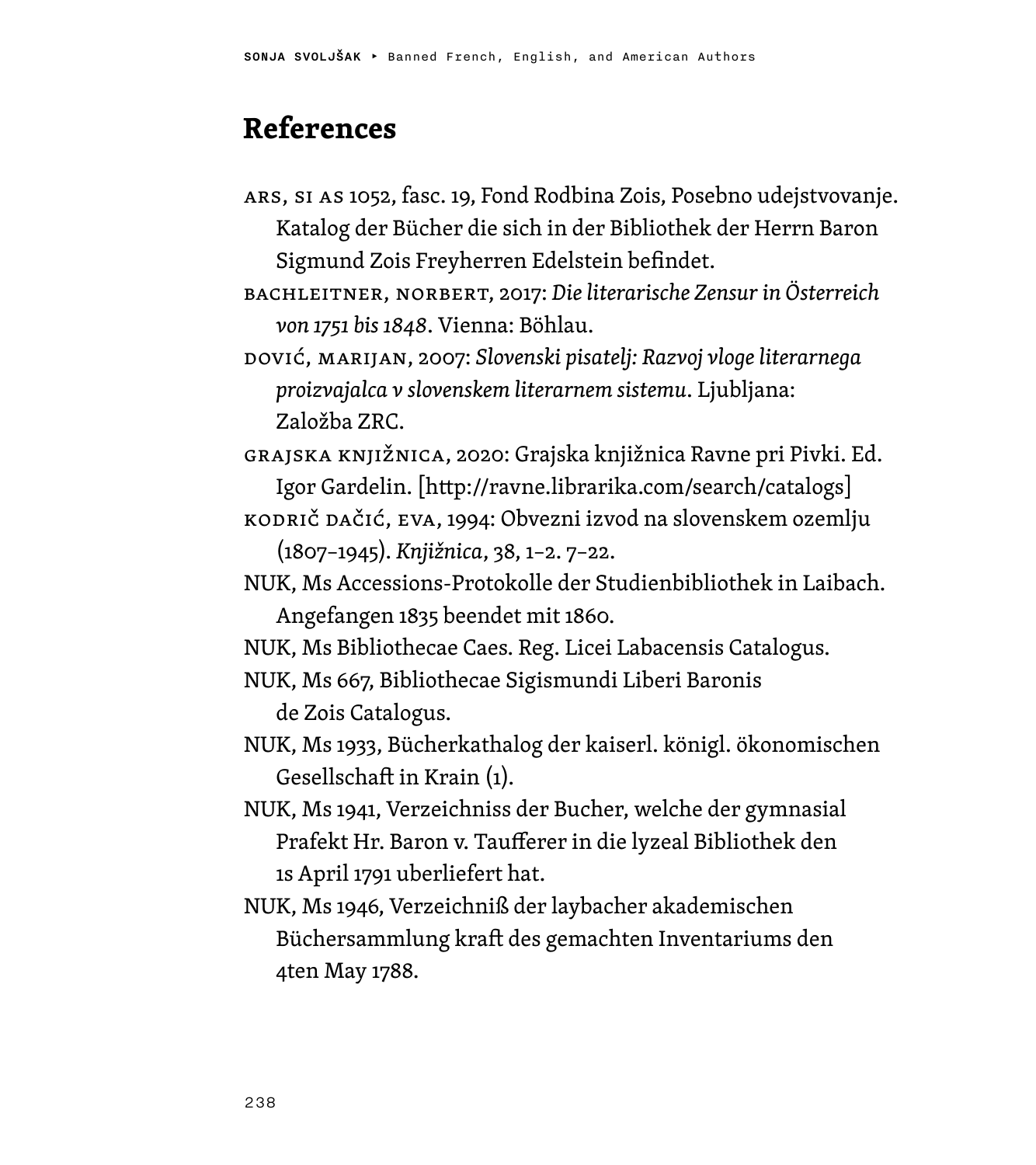- NUK, Ms [Zbirka posameznih popisov donacij]: Peer, Barbo-Waxenstein, Knauer, Wilde, Agapito, Flachenfeldov kanonikat, cesarski dvor, Vest, Hoffman, Damian und Sorge, Krausler.
- STEFAN, KONRAD, 2009: *Zgodovina C. kr. Študijske knjižnice v Ljubljani*. Ljubljana: Zveza bibliotekarskih društev Slovenije, Narodna in univerzitetna knjižnica.
- SVOLJŠAK, SONJA and URŠA KOCJAN, 2017: Knjiga kot dar: darovalci in darovi v licejski oziroma Cesarsko-kraljevi študijski knjižnici v Ljubljani med 1774 in 1860. *Keria*, 18, 1. 82–96.
- VIDMAR, LUKA, 2012: Prepovedane knjige na Kranjskem od indeksa Pavla IV. (1559) do indeksa Pija VI. (1786): Libri prohibiti v Semeniški knjižnici. *Svetovne književnosti in obrobja*. Ed. Marko Juvan. Ljubljana: Založba ZRC. 233–262.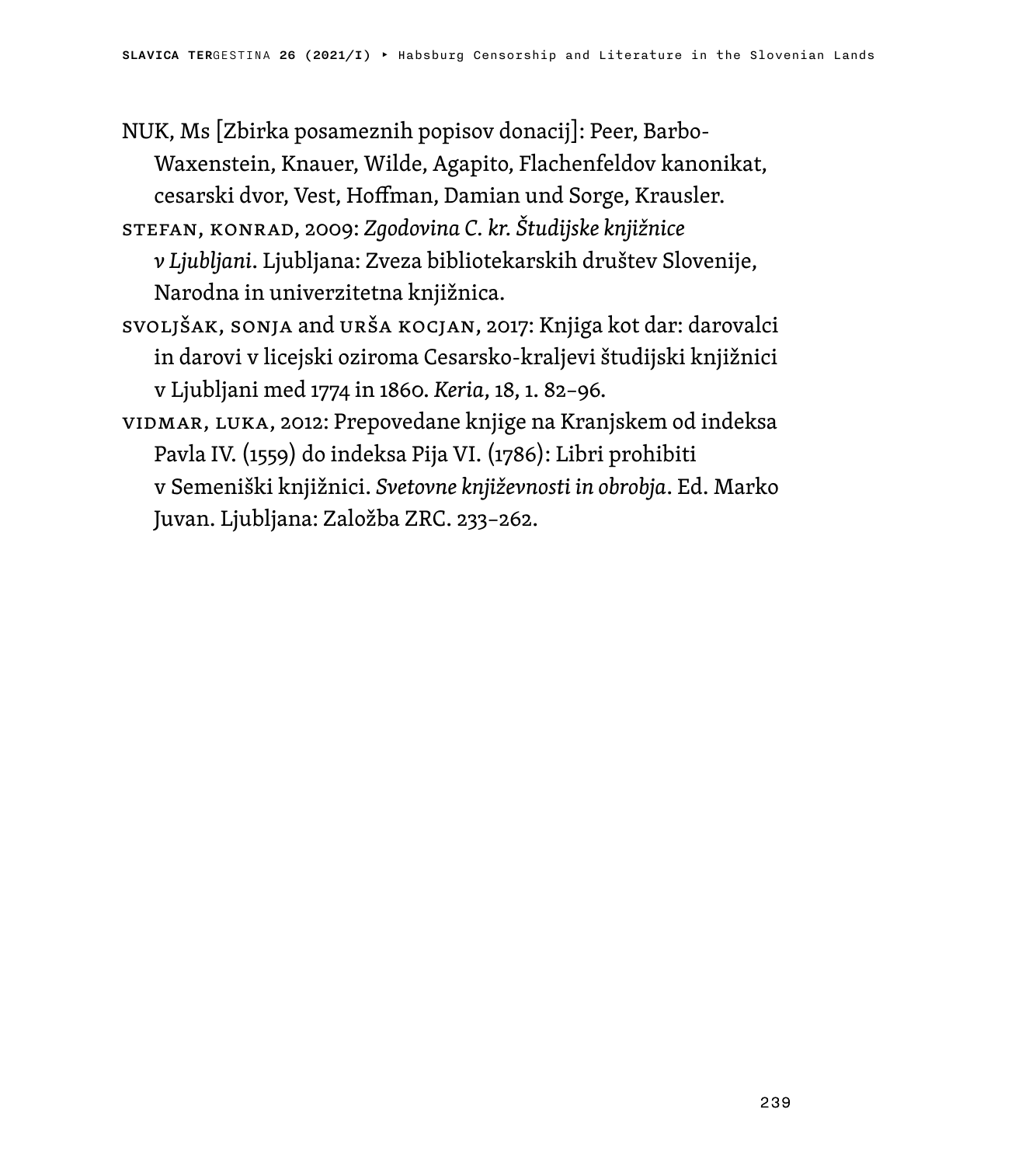### **Povzetek**

Obdobje od leta 1774 do leta 1848 v habsburških deželah so na področju knjižne cenzure zaznamovali centralizacija cenzurne dejavnosti, prehod od retroaktivne k preventivni cenzuri ter postopno zaostrovanje kazenske zakonodaje oziroma cenzurnih predpisov od devetdesetih let 18. stoletja dalje. Ti so vplivali na knjižni trg, pa tudi na nabavne politike oziroma obravnavo gradiva v javnih izobraževalnih ustanovah in njihovih knjižnicah. Med slednjimi je bila tudi licejska knjižnica, ki se je morala pri pridobivanju, hranjenju in izposoji gradiva ravnati po veljavni zakonodaji ter iz nje izhajajočih uredbah, predpisih in posebnih navodilih.

Iz ohranjenih virov je razvidno, da so bili s stališča pridobivanja ter hranjenja in izposoje v licejski knjižnici v obravnavanem obdobju najbolj problematični francoski avtorji oziroma francoska znanstvena in literarna produkcija, pa tudi drugi avtorji, ki so v svojih delih razpravljali o človekovih pravicah in svoboščinah, predlagali različne spremembe in optimizacije pravno-političnih in družbenih ureditev ali kritizirali aktualne družbenopolitične in verske razmere na način, ki je kršil spoštovanje do vladarja in vlade, nravnosti in vere. Knjižnica je od začetka svojega delovanja v devetdesetih letih 18. stoletja prejemala cenzurne sezname in različna navodila za ravnanje s prepovedano literaturo. Kljub temu in kljub navedenim okoliščinam pa je hranila tudi prepovedana dela nekaterih odmevnejših francoskih, angleških in ameriških razsvetljenskih filozofov, političnih filozofov in literatov, ki so bili prepovedani bodisi s cesarskimi cenzurnimi seznami bodisi s kazenskimi zakoniki in iz njih izhajajočimi uredbami.

Najbolje so bila zastopana D'Alembertova, Helvetiusova, Rousseaujeva, Montesquiejeva in Voltairova dela. Pred tem so bila večinoma del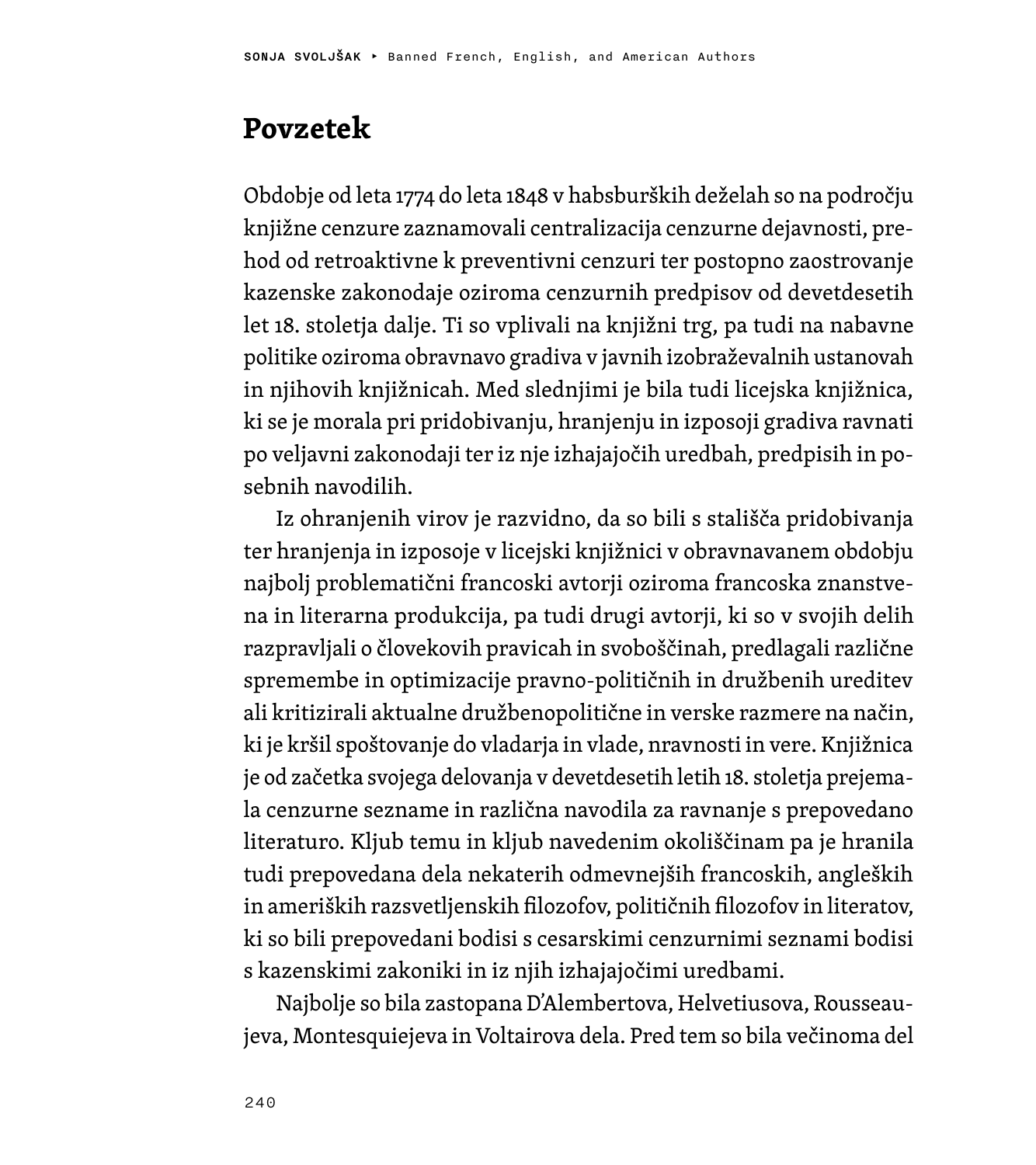drugih zbirk, ki jih je knjižnica pridobila na podlagi jožefinskih reform ali pa jih je odkupila oziroma prejela v dar od različnih posameznikov in ustanov. Nekoliko manj je bilo v zbirki izdaj del angleških oziroma ameriških avtorjev, zelo verjetno pa (razen Zoisove okrnjene različice) tudi nobenega izvoda francoske enciklopedije. Kot kaže, je licejska knjižnica prepovedane avtorje oziroma njihova dela vsaj v najzgodnejšem obdobju delovanja oziroma pred zaostrovanjem cenzurnih politik v začetku 19. stoletja najverjetneje vključevala v zbirko brez posebnih zadržkov oziroma posebne obravnave. Ob upoštevanju fragmentov drugih tedanjih zasebnih knjižnic, ki so v zbirko Narodne in univerzitetne knjižnice prišli po drugi svetovni vojni prek Federalnega zbirnega centra, je verjetno, da je bilo kupcev in bralcev (predvsem francoskih) prepovedanih avtorjev na Kranjskem še nekaj več, kot jih beležijo najzgodnejše evidence licejske knjižnice ter dosedanje raziskave. Ne glede na to, da ni jasno, s kakšnimi motivi so znani in neznani posamezniki ta dela kupovali in brali, je iz ohranjenih knjig in drugih virov mogoče razbrati, da je med sicer maloštevilnim kranjskim izobraženstvom v drugi polovici 18. in v prvi polovici 19. obstajala določena mera zanimanja za sočasne epistemološke, filozofske in politično-filozofske trende oziroma razprave, ki so prihajale s francosko in angleško govorečih območij.